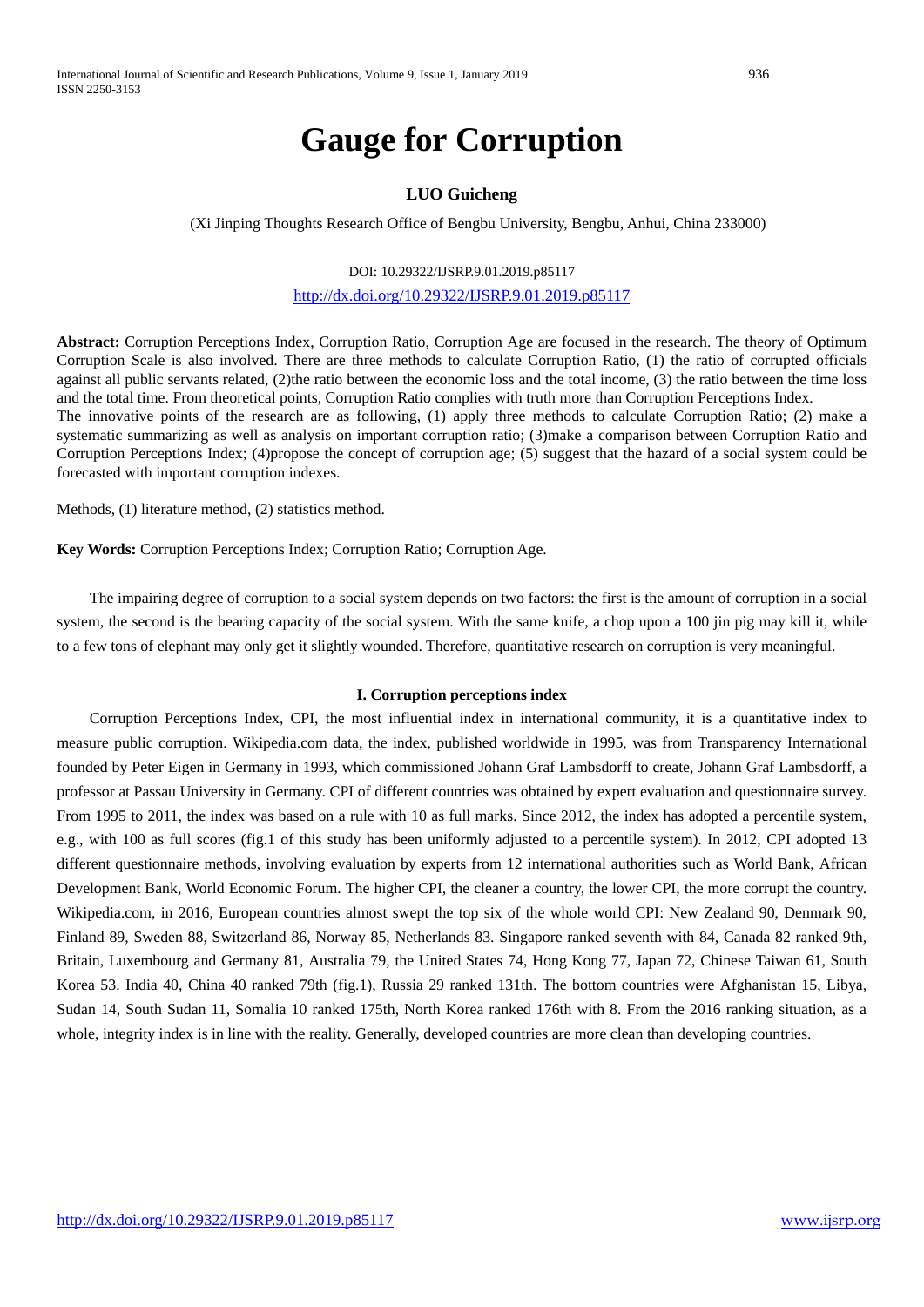

# Fig.1 1995-2017 China CPI mark and rank

Fig.1 illustrates the score and ranking of China's CPI from 1995 to 2016, 1995 the lowest year after Chinese reform and opening up, it then gradually climbed up, indicating that China attaches importance to corruption governance. It is worth noting that after the new generation of CPC with Xi Jinping as the core took power in 2013, Chinese CPI showed an overall upward trend in the international rankings, which is highly consistent with the improvement of Chinese political ecology year by year. This is the result from the new generation CPC's efforts.

For CPI is attained by a qualitative method, it is still controversial in international community.

## **II. Three methods to measure corruption Ratio**

Luo Guicheng, Tan Bin, Zheng Shiqiao (2009) [1,P8] proposed Corruption Ratio, to judge the quality of a social system. Zhou Li'an, Tao Jing (2009) [2, P57-69] used the total amount of corruption cases to quantify corruption. Chen Gang, Li Shu (2010) [3, P62] and Liu Baojian(2014) [4, P31] employed the ratio of corruption cases, malfeasance cases against total civil servants from Chinese Procuratorate every year to undergo quantitative research. The corruption ratio in a country can be measured in several ways:

## (**I**) **Methods of population ratio**

For a specific social system, the ratio of the corrupt civil servants number against the total number of related civil servants at a given time. For example, there are more than 2050 officials above deputy ministry level serving in the party, government, and military systems in China. Dagong Information Network article (2016) "Anti-corruption storm sweeps official field, captured officials after the 18th National Congress of CPC outnumber the total in history," showed that about 160 senior provincial and ministerial officials were investigated and dealt with after the 18th National Congress of CPC (after 2012). Comparing the two figures, after the 18th CPC National Congress, the corruption ratio in China is about 160 / 2050  $\approx$  7.80, that is, about 78 out of every 1,000 provincial and ministerial cadres are corrupt officials. The 160 corrupt officials investigated are the number emerging out of accounting, in fact, there are a lot of corrupt officials not emerging out of water, this number is a black hole. The impression on China public officials by Chinese civilian is that "no official is not corrupt", that is, the party, government, and military systems in China do not have public officials with clean hands in real sense. Judging by this qualitative method, The corruption ratio among public officials in China is about 90%. Therefore, CPC Central Committee could not punish all the corrupt, drawing a red line, firmly capture civil servants "do not take hands back, do not withdraw after the 18th CPC National Congress". The defect of population ratio method is that it may fail to objectively measure the harm extent to social system by corruption, for a big rat is usually far more destructive than ten flies.

## **(II) Method of Economic resource ratio**

<http://dx.doi.org/10.29322/IJSRP.9.01.2019.p85117> [www.ijsrp.org](http://ijsrp.org/) In a given social system, the ratio of the economic loss caused by corruption to the tax revenue or net income earned by the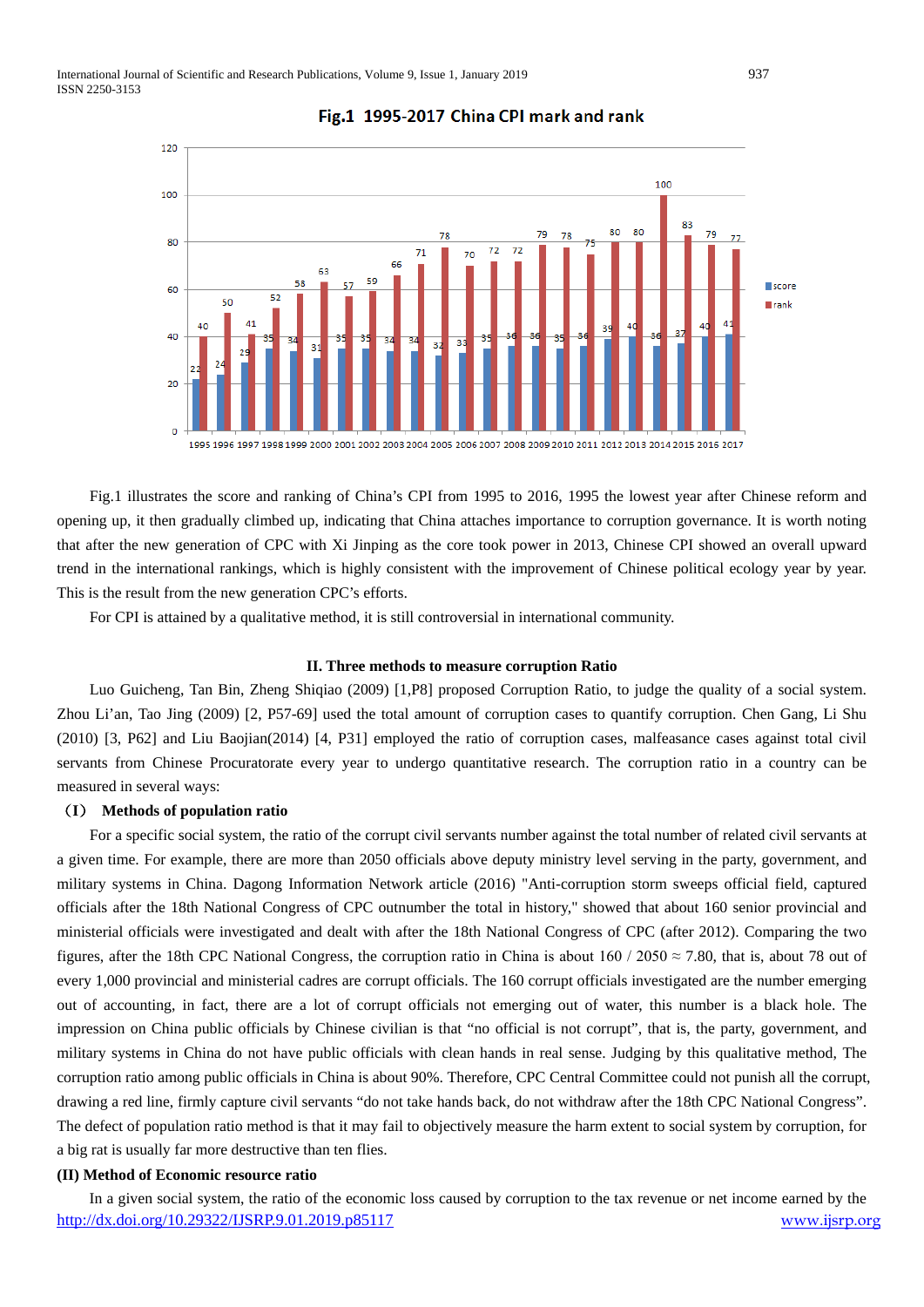social system in the related time. According to www.163.com news, in 2014, the investigated and handled cases involving corruption and malfeasance in Lingyun County, Guangxi, China, amounted to more than 4 million yuan, while the revenue reported on the county government's website during the same period was 178.9 million yuan, so, the county's corruption ratio in 2014 was about 0.04 / 1.789  $\approx$  2.2%. In 2009, Chinese national tax revenue was 6.31 trillion yuan. In the same period, the amount of corruption recorded in the China Procuratorial Yearbook was about 6.14 billion yuan. This does not include the amount of corruption cases in the military. According to this calculation, in 2009, the corruption ratio in China was about 61.4/63 100  $\approx$ 0.1%. Of course, the credibility of corruption rates calculated from official website statistics remains to be further verified. The above accounting methods have not yet calculated the actual economic losses, in Lingyun County, money in the corruption is more than 4 million yuan, and the actual economic efficiency loss may be 10 million yuan or more. There are also shortcomings in the method of accounting economic resources, which makes it difficult to collect real data, while the results obtained from official website statistics are not very reliable. Liu Baojian (2014) mentioned that since 1990s, the economic losses caused by corruption in China have accounted for an average of 14.5% (2014) [4, P3] of GDP per year. Regardless of the source of the data, the rate of corruption of 14.5-14.9% is close to the result obtained by the population ratio method, and it is also consistent with the public opinion, so it should be more reliable.

The method of calculating economic resources also has a good effect on measuring personal corruption. For example, cadre A at county level has a monthly income of about 10000 yuan, of which he spends an average of 2000 yuan a month on gambling money and 1000 yuan per month on buying porn services. Because his corruption indirectly resulted in 20000 yuan annual losses for family welfare, such as old people or children get disease, or lost business opportunities, the corruption ratio per year for A is  $[(2000+1000)*12+20000] / 10000*12=56000 / 120000 \approx 46.67\%$ . Such high ratio of corruption in personal management system is quite dangerous, and a personal or family crisis could be expected if the situation is not improved or corrected. If A holds public power, when A's personal income cannot fill the financial deficit of personal corruption, A's greedy hands would likely extend to the unit vault, or take bribes, and personal corruption evolves and is disseminated into power corruption. Personal management failure evolves into a social disease.

## **(III) Method of time resource ratio**

Time resource calculation method is more effective on gauging personal corruption. College pupil B, who has become an internet addict, has the habit of staying up late at internet cafes every weekend. He spends little time on studying at weekend. It is common for him to stay up all night long on Sunday and impact normal classes on Monday. B not only fails to utilize Saturday, Sunday time, but also ruins his Monday normal classes, his learning efficiency can be regarded as zero on Monday, then B's corruption rate can be calculated,  $3 / 7 \approx 42.86\%$ . If only working days are considered, five working days a week, Monday is knocked out by net addiction from Sunday night, B's corruption rate is calculated to be one-fifth, or 20 percent. For college students or young entrepreneurs, the rate of corruption computed by the time resources is more reasonable, for, under current reality of social competition, most young people spend their weekend time solving problems left or unresolved from five working days, such as unfinished, not understood professional problems, unconnected clients, etc. Except for health reasons of the middle-aged and the elderly, it is not in line with social reality to throw hands completely at weekend. B's personal management system has such a high rate of corruption, if the efficiency of personal management not improved, a qualitative forecasting according to his corruption rate could be undergone, if B is a university pupil, B is unlikely to graduate normally, if B is a young entrepreneur, B could hardly be a successful young man.

Three kinds of corruption rate, economic resources ratio method and time resource ratio method are more suitable to measure personal corruption. Theoretically speaking, three kinds of corruption rate are more accurate than Corruption Perceptions Index. In reality, the corruption rate is relatively difficult to obtain. The important reason, some corruptions has not been filed at all, which makes the official statistics distorted. Transparency International's Corruption Perceptions Index, its credibility has grown as a result of rigorous procedures. With the progress of human civilization, there is reason to believe that the application of corruption rate will become more and more widespread.

## **III. Corruption age**

<http://dx.doi.org/10.29322/IJSRP.9.01.2019.p85117> [www.ijsrp.org](http://ijsrp.org/) Smokers have smoking age, drunkards have alcohol age, and a corrupt social system has a corrupt age. Both (CPI) and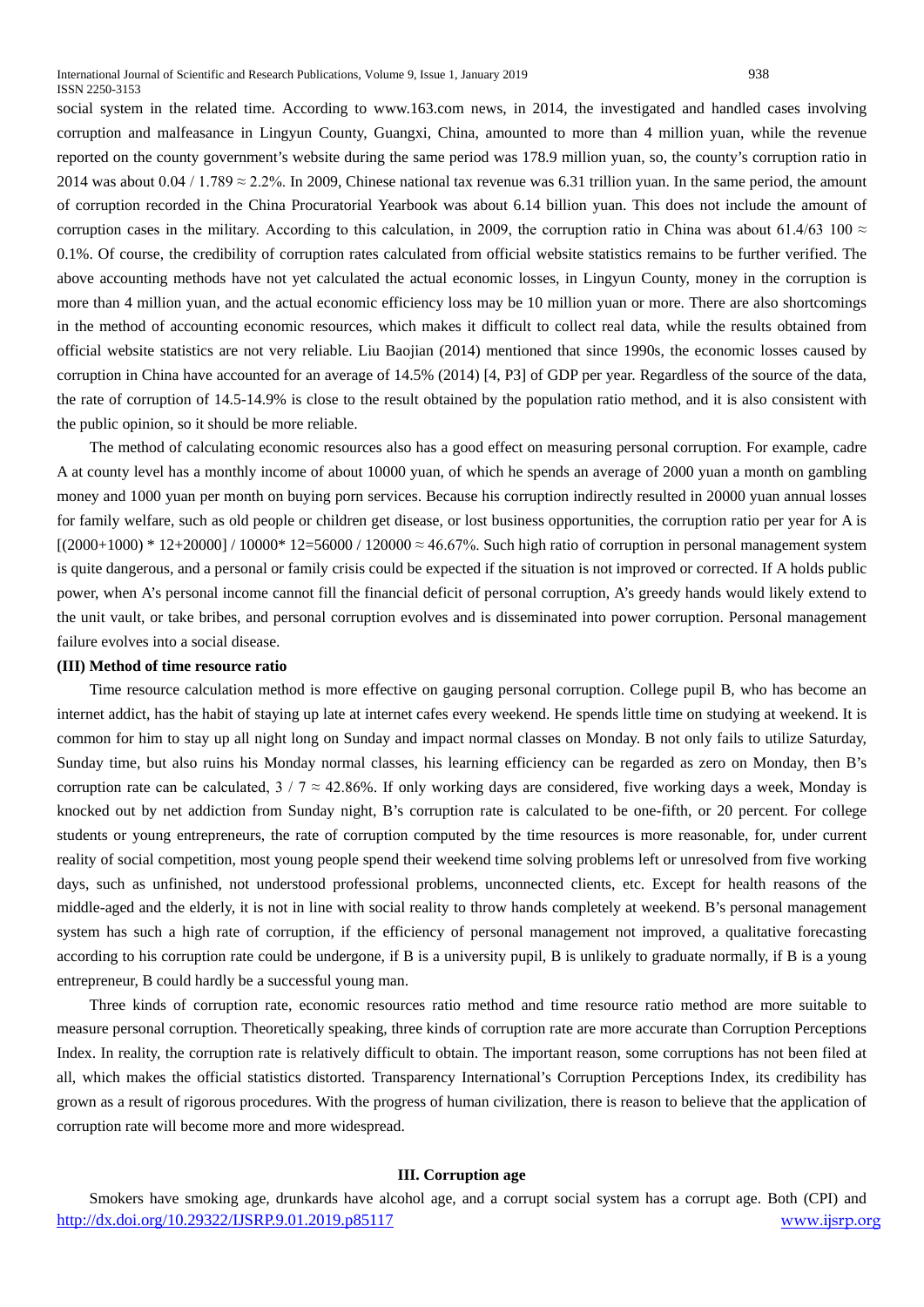(Corr), are cross-sectional data. A research combining CPI or Corr with the age of corruption and the changing trend of corruption index will make people have a clearer understanding of corruption in a social system. Taking China as example, if China's social system has been corrupt since 1985 and kept internationally recognized as corrupt by 2016, the age of corruption in New China will be 31 in 2016. China's CPI reached a minimum point in 1995 (fig.1) and then rose. In 1995, the country's Corr reached a high point and then declined. Before 1985, the social system of New China was not completely free of corruption, while not counted into the age of corruption, here, we regard a social system with CPI beyond 5 by decimal system or more than 50 by centesimal system, as a relatively clean social system.

For personal corruption, if citizen C has one or all habit of unconstrained alcoholism, whoring, gambling, drug abuse or uncontrolled online games, for more than five years, then C's age of corruption could be 5 years old.



Generally speaking, the longer the corruption age, the more difficult to govern it. For a citizen with a long age of corruption, his corruption has formed a fixed mental path or mental inertia, together with environmental allurements, it is quite difficult for him to escape from the psychological inertia of corruption. Just like the young drug addict relapses after drug control treatment, the sex ghost can not help pursuing love affair. For a country with a long age of corruption, the whole social system has formed a social mental identification with the latent rules of corruption, corruption has been solidified into social life customs, forming a strong psychological corrupt culture, the social system has reached a corruption equilibrium, it is very difficult to root out it. Xi Jinping (2015) pointed out, "change the convention of doing nothing without gifts or presents." As a matter of fact, the Chinese have had the custom of "gifts" and "presents" for thousands of years. From this point, CPC's "two learning, one doing" is the radical measures to change convention and mindset.

## **IV. Theory of optimum corruption**

What is the relationship between corruption rate and economic growth in a social system? With regard to power corruption, the widespread view in Chinese theoretical circle is that corruption and economic growth are inversely U-shaped, that is, mild corruption and economic growth are positively correlated. Corruption deterioration in the social system exceeds a certain extent, it will be negatively correlated with economic growth. As to personal corruption, there is a general view in western psychology circles that appropriate catharsis should be given to the physiological and psychological requirements for young individuals, while the traditional Chinese culture tends to suppress it. Contemporary personal management theory generally advocates the combination of catharsis and constraint. In Chinese traditional philosophy, there is saying "absolute clean water could never accommodate fish", meaning that the water in a river is too clean for a fish to survive. Therefore, similar to the optimum population theory, human society also has the optimum corruption theory or moderate corruption theory. Robert Klitgaard (1998) [5, P27] proposed that the social system has an optimal level of corruption (fig.2), and Robert Klitgaard employed it to illustrate that since the eradication of corruption also carries social costs, So the optimum anti-corruption efforts is not unlimited, and the corresponding best amount of corruption will not be zero. The idea of moderate corruption may be the theoretical basis for cultivating a clean government with a high salary.

<http://dx.doi.org/10.29322/IJSRP.9.01.2019.p85117> [www.ijsrp.org](http://ijsrp.org/) Corruption, after all, is the vent of human evil nature, is not a good thing, no worthy of encouragement. The theory of